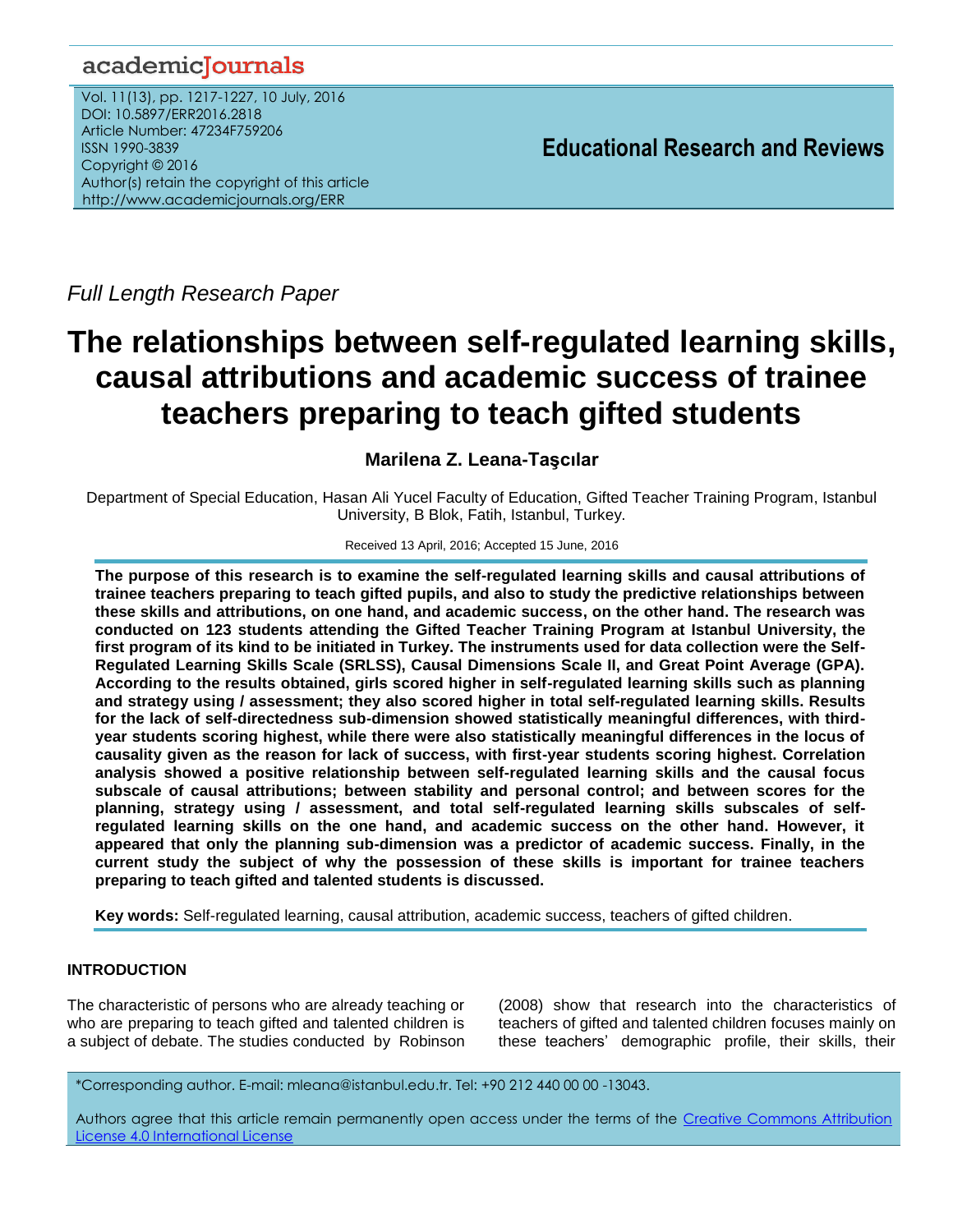personal characteristics and their degree of competence. The investigations carried out by Feldhusen (1997), which focused on the personal characteristics of and degree of competence exhibited by such teachers, concluded that these persons should possess similar characteristics with the gifted and talented children. He also determined that these characteristics are of a kind which enhances the quality of any teacher or leader. On detailed examination of these characteristics, which are collated from the findings of various pieces of research and from a number of different sources, we notice that in features such as 'is well-organized, systematic', 'teaches students to evaluate themselves', 'is in control of her/his own life', 'provides guidance', 'encourages individual learning', 'is optimistic' and 'is effort-oriented rather than grade-oriented' (Feldhusen, 1997) are in fact parallel with self-regulated skills and causal attributions.

Stoeger and Sontag (2012), who carried out research on the ways in which gifted and talented students learn emphasize that current findings strongly indicate selfregulated learning. In addition, Wendel and Heiser (1989), in describing the characteristics of teachers of gifted and talented students, stated that such teachers should 'encourage independent study'. Accordingly, they maintain that teachers, coaches or mentors of gifted and talented children should plan, exercise self-monitoring, set goals for themselves and carry out self-evaluation. It is a well-known fact that if a teacher sees the reason not only for her/his own successes and failures, but also those of her/his students, as external, and thus as not being personally controlled or predictable, this will never have a positive effect on the learning process. In this regard, it is of great importance that both the degree to which individuals who are to teach gifted and talented students possess self-regulated learning skills, and the nature of these persons' causal attributions, should be determined; it is also important to ensure that trainee teachers of this kind are aware of these issues.

## **What is self-regulated learning?**

From the socio-psychological perspective, self-regulated learning is part of the general theory of social cognition (Boekaerts et al., 2000). Zimmerman (2000) maintains that the individual's self-perception affects her/his selfregulated learning skills, and that these skills are unavoidably affected by the social and physical environment. Self-regulated learning has been related particularly to learning processes such as motivation and academic success, and is a subject that has attracted the interest of a number of researchers (Pintrich and De Groot, 1990).

Self-regulated learning is for the most part a process in which the student is an active participant. As stated by Schunk (1996), in order for an individual to bring about learning, s/he needs to set goals, determine how to reach those goals, carry out these strategies and evaluate the learning outcome. Students can be said to possess selfregulated learning skills when they play an active role; from the cognitive, motivational and behavioral points of view in their own experiences of learning (Zimmerman, 1986). Stoeger (2013) stated that students are able to develop their own self-regulated learning processes from the age of nine. This is quite a young age, and the necessary measures need to be taken in learning environments so that the infrastructure for this development can be laid down. It is only in this way that the positive effects of self-regulated learning can be more effectively manifested in learning processes in maturity.

Those experts who have proposed models for selfregulated learning generally claim that it has a cyclical structure (Ziegler et al., 2012; Zimmerman, 1998). According to Zimmerman (2000), this cycle consists of the following processes: Forethought, performance, and self-reflection. The forethought phase contains task analysis (goal-setting and strategic planning) and selfmotivating beliefs (self-efficacy, outcome expectations, and goal orientation). The performance phase is made up of the processes of self-control (self-instruction, focusing attention, and strategies) and self-observation. Lastly, the self-reflection phase is made up of the following processes: Self-judgment (self-evaluation, causal attributions) and self-reaction (e.g., satisfaction, adaptive/ defensive attitudes) (Zimmerman, 2000). Ziegler et al. (2012) speak of a cyclical structure consisting of seven steps. It is expected that in the first step, the individual will evaluate her/his own learning; in the second, s/he will set a learning goal appropriate to her/himself; in the third, s/he will identify an effective learning strategy; in the fourth, s/he will put this learning strategy into practice; in the fifth, s/he will carry out self-observation; in the sixth, s/he will adjust her/his learning strategies; and in the seventh, s/he will evaluate her/his learning outcomes.

Several studies have examined the relationship between self-regulated learning and success. In a longitudinal study conducted on lycée students, Nota et al. (2005) found that the possession by students of selfregulated learning skills affected their degree of success, and even that it predicted their average grades. The results of other studies show that educational programs designed to develop self-regulated learning skills have an effect on success (Perels et al., 2009). Researches conducted on university students find that successful students use self-regulated learning skills to a greater extent than the less successful do.

## **What is the theory of attribution?**

The 'Theory of Attribution', put forward in order to facilitate a better understanding of individuals' behavior, has long been seen as lying within the field of research of psychologists and those concerned with management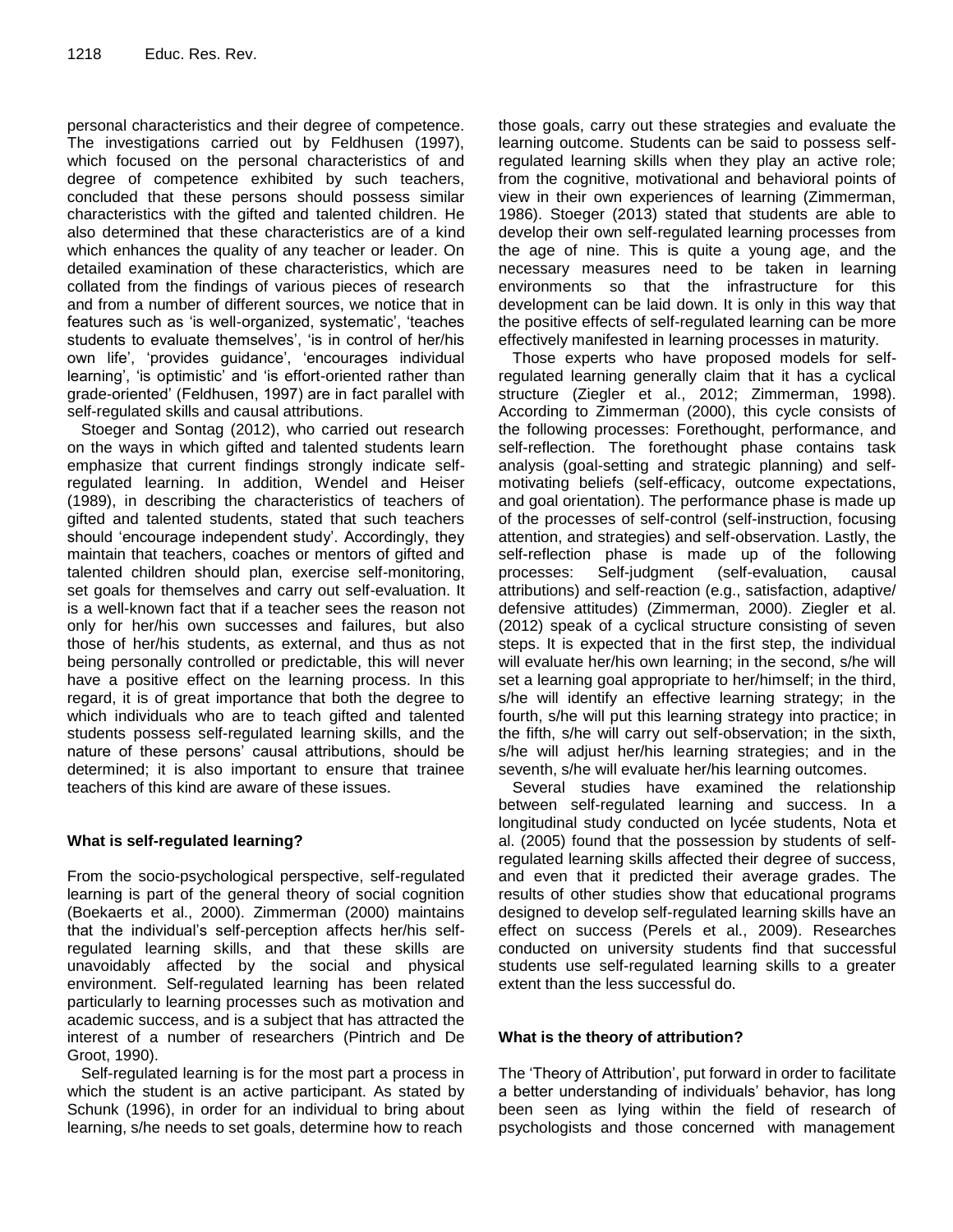| <b>Attribution</b> | <b>Ability</b> | <b>Effort</b> | <b>Difficulty</b> | Luck |
|--------------------|----------------|---------------|-------------------|------|
| Interior           | xх             | XX            |                   |      |
| Exterior           |                |               | XX                | XХ   |
| Stable             | xх             |               | XX                |      |
| Inconsistent       |                | XX            |                   | ХX   |
| Controllable       |                | XX            |                   |      |
| Not controllable   | xх             |               | XX                | XX   |
|                    |                |               |                   |      |

**Table 1.** Classification of attribution theory according to the causal dimensions

Blefare (1994).

(Bettman and Wieitz, 1983; Weiner, 1985). The actions of individuals are shaped by their interpretation of the successes and failures that result from previous experiences, and this affects their motivation. The process of understanding the reasons for the individual's own behaviors, or those of others, is defined as 'causal attribution'. The theory of 'attribution' focuses (firstly) on the reasons why a particular event, situation or result occurs, and (secondly) on explaining the consequences of this causality (Weiner, 2000a). According to Weiner (2000b), it is especially when the individual encounters an unexpected negative result that s/he devotes thought to the reason, whereas an expected positive result does not give rise to such prolonged reflection.

The question of success and failure is studied from three aspects: Focus, stability and control (Weiner, 2000a). The focus aspect is concerned with the source (interior or exterior) of the cause; the stability aspect with its continuity; and the control aspect with the question of whether or not control over the situation can be achieved (Stipek, 1988). Weiner (2000b) groups the perceptual factors affecting the individual's performance under four headings: perceived ability, effort, luck, and the difficulty of the task involved. Causes such as ability and effort are 'interior'; causes such as the circumstance of someone having provided help are 'exterior'. Ability is stable in that it is permanent; luck is inconsistent, and therefore cannot be a source of 'stability'. Effort is a cause over which the individual may have control; ability, however, is generally perceived as being beyond control from the individual's point of view (Table 1). In some situations, there is a conflict of attributions since different reasons for success or failure are put forward by different people. As an example of this, students may attribute their lack of success in an examination to the difficult questions asked by the teacher (an exterior cause), while the teacher may attribute the students' lack of success to the insufficiency of the effort put forward by them (Koçyiğit, 2011).

As stated by Kızgın and Dalgın (2012), the process of attribution enables one to search for and understand the reasons for an event, to ascertain who exactly the people responsible for it are, and to comment (according to the attributions made) on the personal characteristics of the individuals concerned. Persons who attribute reasons for events to internal factors, and who thus give importance to effort in the knowledge that it is through effort that continuity and control can be achieved, are able to make more reliable assessments of their successes and failures.

Causal attribution is a subject which has only recently been included in studies of success and failure in the field of education (Buchanan and Seligman, 1995). However, different researches into the relationship between various kinds of attribution and academic success have yielded conflicting findings. Some pieces of research have found that students with negative causalities have lower grade averages than students with positive causalities (Peterson and Barret, 1987; Schulman, 1995); other studies have shown that those with negative causalities have higher grade averages (Satterfield et al., 1997). Research carried out by Kızgın and Dalgın (2012) has found that the reason most often given by students for their failures is the 'difficulty of the task' factor, while the reason least often given is 'ability'; their successes are most often attributed to 'effort', and least often to the 'difficulty of the task' factor.

## **Self-regulation and attribution**

As stated above, according to Zimmerman (2000), one of the phases of self-regulation is that of self-reflection. In this phase, which begins with self-evaluation, the individual compares her/himself with others, and wishes to obtain rapid and accurate feedback on her/his performance. Self-evaluation leads the individual to reflect on the subject of to what s/he is to attribute her/his successes or failures (Nokelainen et al., 2007). Causal attributions may give rise to positive or negative behaviors. If the individual attributes her/his failure to paucity of effort, this will result in the manifestation of positive behaviors next time as s/he will now put forth greater effort; if, on the other hand, this failure is attributed to bad luck or lack of ability, the result will be negative behaviors as s/he will not put forth effort next time.

Causal attributions do not only permit one to learn from one's mistakes during the learning process; they also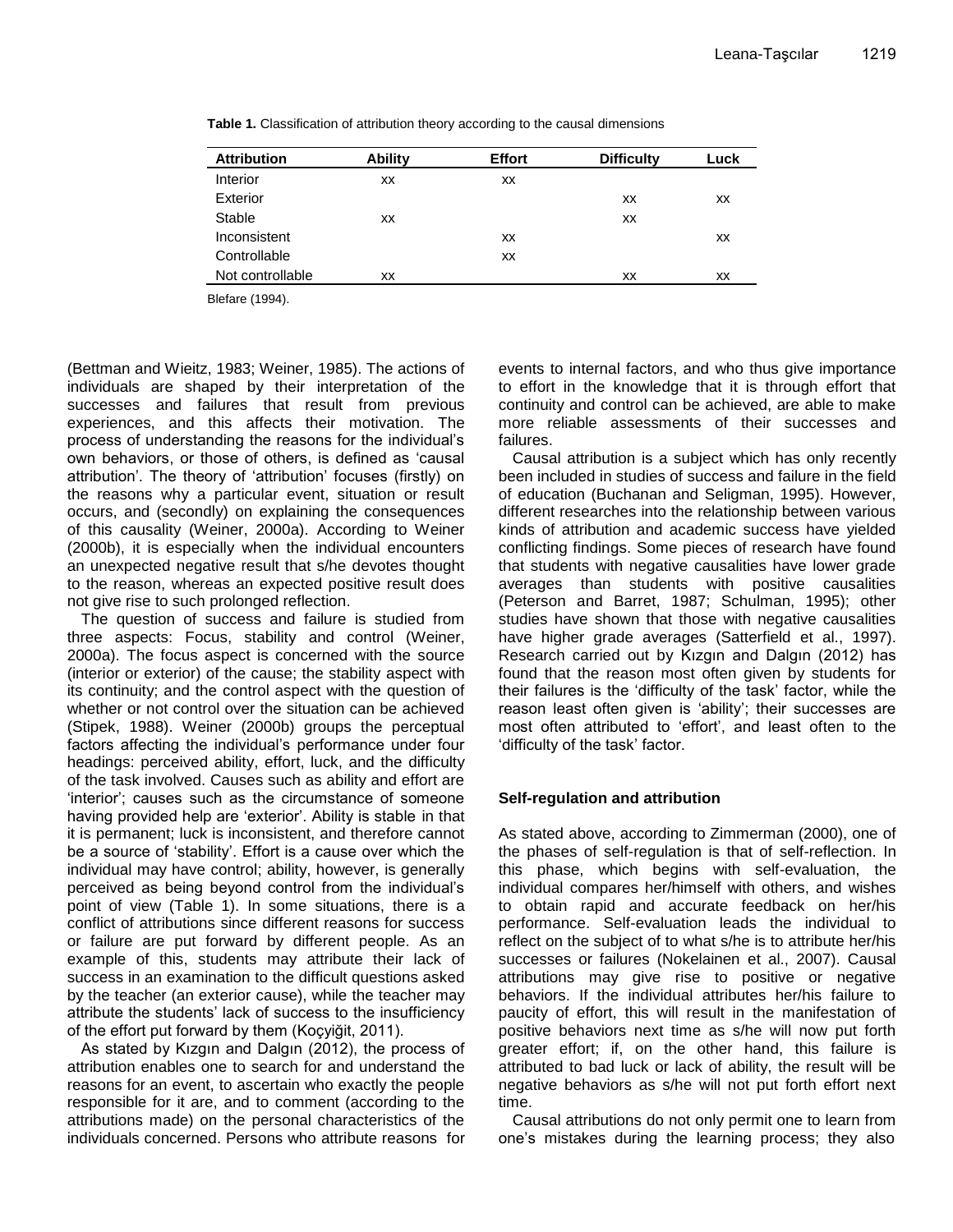bring about a reorganization of the learning process and, if necessary, the making of adjustments to it. This is where the sixth step of the self- regulated learning process as put forward by Ziegler et al. (2012), that is, the skill of making adjustments to learning strategies, comes into play. The individual will only be able to make the proper adjustments to her/his strategies or behaviors if s/he can first make accurate causal attributions. According to Nokelainen et al. (2007), because the selfreflection phase affects the self-evaluation, goal-setting and self-efficacy processes, it occupies an important place in the process of self-regulation. For this reason, it is important to research its relation to causal attributions (which are a part of self-reflection). Accordingly, the purpose of the current study is to ascertain the selfregulated learning skills and causal attributions of trainee teachers preparing to teach gifted and talented pupils, and to identify the relationship between self-regulated learning skills, causal attributions and academic success.

#### **METHODS**

#### **The design of this study**

In this study, the correlational comparative survey method was used. Correlational comparative models are research models designed to ascertain whether or not two or more variables change together, and if so to what extent (Karasar, 1994). As stated by Karasar (2009), although they possess certain limitations they have a wide application, and are seen as the best alternative when experimental models are not used.

#### *Population and sample*

In determining the sampling method of the study, the intentional sampling method known as the 'easy access sampling method' (Yıldırım and Şimşek, 2008) was chosen for the advantages it provides from the point of view of purpose sampling and ease of access. The sample for the study was made up of 123 trainee teachers (32 men, representing 26%, and 91 women, representing 74%) attending the Gifted Teacher Training Program, the first program of its kind to be initiated in Turkey. Of these 123 trainee teachers, 28 (that is, 22.8%) were first-year students, 34 (that is, 27.6%) were second-year students, 38 (that is, 30.9%) were in their third year, while 23 (that is, 18.7%) were in their fourth year.

These trainee teachers were students in faculty of education in University of Istanbul, Turkey. They entered to this program as all other university students in Turkey by giving exams and select a program according to their points. All of the trainee teachers of the sample were attending the Gifted Teacher Training Program, that has a fixed educational program for all teacher candidates. The difference of the program from Primary Teacher Training Program is that it includes lectures about giftedness and the education of gifted students such as: Introduction to Gifted Education, Creativity, Teaching the Gifted Students in Regular Classrooms etc. However, none of the trainee teachers were tested according to their intelligence. Whether they were gifted or not they intend to teach gifted students when they will graduate.

#### *Evaluation instruments*

**The Self-Regulated Learning Skills Scale (SRLSS):** The SRLSS

was developed by Turan and Demirel (2010) in order to measure the self-regulated learning skills of university students. It consists of 41 items in four dimensions. 7 of the items are related to motivation/action to learn; 8 are related to planning/goal-setting; 19 relate to strategy using/assessment; and 7 to lack of selfdirectedness in learning. As stated by Turan and Demirel (2010), these dimensions include the stages that are defined by Zimmerman (1998) as 'theoretical' for self-regulated learning, and also include motivation.

All items on the SRLSS were answered on a 5-point Likert-type scale: from (1) 'I completely disagree' to (5) 'I completely agree'. The scale has a KMO coefficient of 0.95, and a Barlett test significance of p<0.01. For the lower dimensions, the Cronbach alpha coefficients are 0.79, 0.86, 0.89 and 0.78 respectively; for all items, the alpha is 0.92 (Turan, 2009). According to current study findings, the Cronbach alpha coefficients for the lower dimensions are 0.77, 0.89, 0.90 and 0.67 respectively; for all items, the Cronbach alpha is 0.86.

**The Causal Dimensions Scale II:** This scale was developed by McAuley, Duncan, and Russell (1992) in order to evaluate causal attributions in students' explanations for their successes and failures, and was translated into Turkish by Koçyiğit (2011). The scale evaluates causal attributions in 4 dimensions (locus of causality, external control, stability, and personal control), and consists of 12 items. In each item, there are two contradictory statements, and the participant is asked to evaluate whichever of these two statements s/he feels closer to, scoring the degree of closeness on a scale from 1 to 9. A high score obtained from the subscales shows that the cause is internal, stable and personally controllable. The scale's KMO coefficient is 0.82, and the Barlett test result has a significance level of p<0.01; for the subscales, the Cronbach alpha coefficients for success attributions are 0.66, 0.75, 0.77 and 0.56 respectively, while findings for failure attributions are 0.71, 0.74, 0.77 and 0.65 respectively. In the findings of the current study, success attributions are calculated at 0.73, 0.52, 0.50 and 0.79 respectively; failure attributions are calculated at 0.80, 0.76, 0.68 and 0.64 respectively.

**Academic success:** Data relating to students' degree of academic success were obtained from faculty records. Degree of academic success, expressed in terms of Great Point Average (GPA), is expressed by means of the end-of-term weighted grade averages achieved by students in the subjects they took in the spring term during the 2014 to 2015 academic year. At Hasan Ali Yücel Faculty of Education, where the students were registered, a relative evaluation system is used in the process of evaluation, which forms the basis of the measuring of academic success.

#### **The process of data collection**

Data collection instruments were applied during the spring term of the 2014 to 2015 academic year. Before the scales were applied, some brief information was given to students on the aim of the study. The two scales were administered consecutively, and each one took an average of 30 min. In addition, in order to ascertain students' degree of academic success, access to the relevant faculty's records was gained, and students' GPA scores were obtained.

#### **Data analysis**

The SPSS package program was used in analyzing the data. The test of normality results showed that parametric statistical techniques can be used, so t-test used to analyse the gender differences, ANOVA to analyse the grade differences and Pearson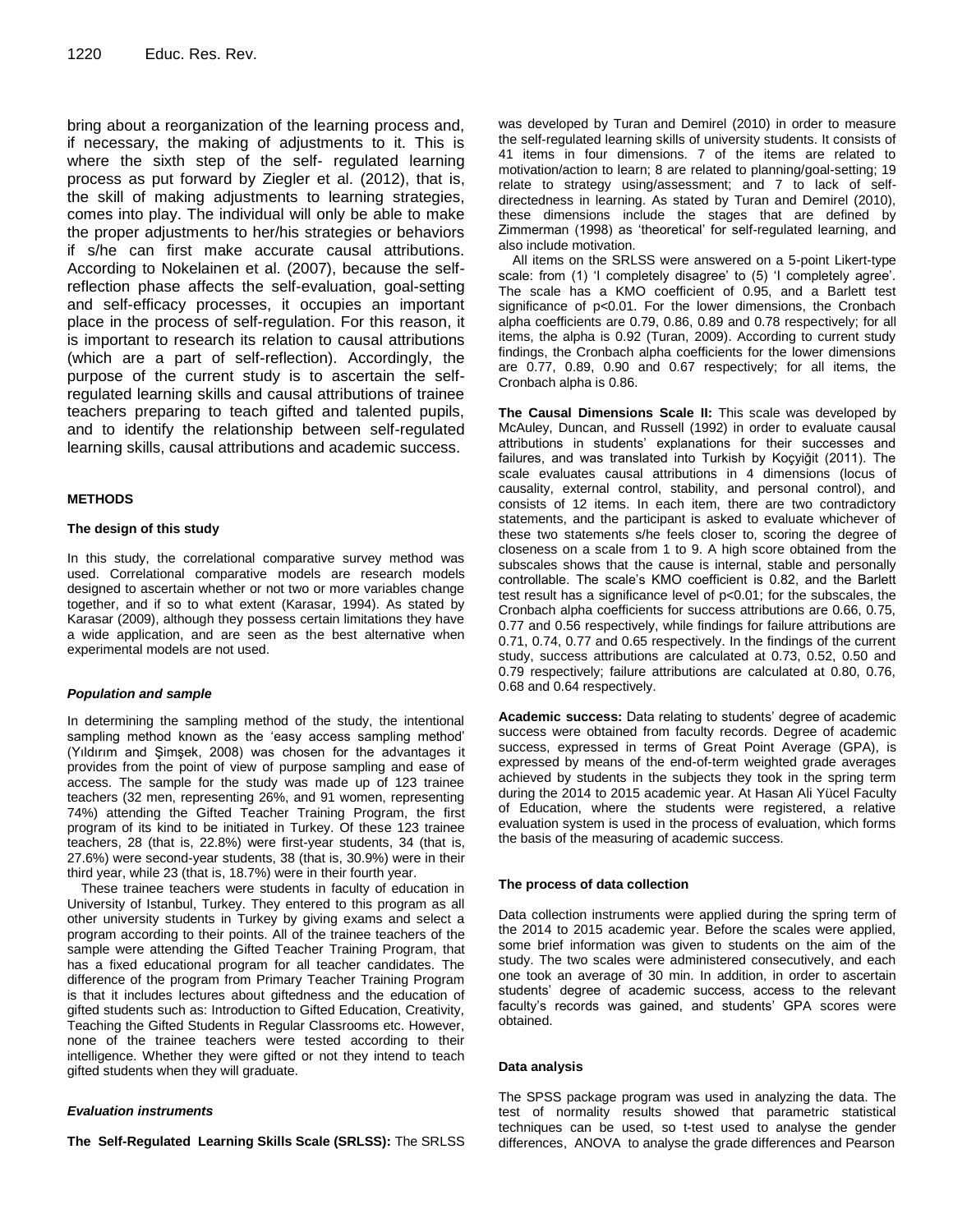| <b>Subscales</b>                           | Gender         | n        | X                | <b>SD</b>      | Df  | t       | р          |
|--------------------------------------------|----------------|----------|------------------|----------------|-----|---------|------------|
| Motivation<br>and<br>action<br>to learning | Female<br>Male | 91<br>32 | 28.62<br>27.75   | 3.34<br>3.59   | 121 | $-1.24$ | 0.214      |
| Planning                                   | Female<br>Male | 91<br>32 | 32.05<br>28.53   | 4.87<br>5.83   | 121 | $-3.33$ | $0.001***$ |
| using<br>Strategy<br>and<br>assessment     | Female<br>Male | 91<br>32 | 74.74<br>69.96   | 8.72<br>8.64   | 121 | $-2.67$ | $0.009**$  |
| self-<br>οf<br>Lack<br>directedness        | Female<br>Male | 91<br>32 | 17.37<br>18.96   | 4.26<br>4.86   | 121 | 1.75    | 0.082      |
| Total<br>self-regulated<br>skills          | Female<br>Male | 91<br>32 | 152.80<br>145.21 | 13.34<br>13.80 | 121 | $-2.74$ | $0.007**$  |

**Table 2.** Means, standard deviations and t-test scores of self-regulated skills according to gender.

**Table 3.** Means, standard deviations and ANOVA results of self-regulated skills according to grade.

| <b>Skill</b>                      | $1st$ Grade (n=28) | $2nd$ Grade (n=34) | $3^{\text{rd}}$ Grade (n=38) | $4th$ Grade (n=23) |       | p         |
|-----------------------------------|--------------------|--------------------|------------------------------|--------------------|-------|-----------|
| Motivation and action to learning | 28.25 (3.38)       | 28.5(3.15)         | 28.39 (3.44)                 | 28.43 (3.98)       | 0.028 | 0.994     |
| Planning                          | 31.75 (4.23)       | 30.23(6.67)        | 30.84 (4.46)                 | 32.21 (5.74)       | 0.793 | 0.500     |
| Strategy using and assessment     | 74.46 (7.53)       | 72.94 (11.7)       | 73.13 (6.58)                 | 73.78 (9.55)       | 0.179 | 0.910     |
| Lack of self-directedness         | 16.35 (3.27)       | 17.85 (5.60)       | 19.78 (3.24)                 | 16.13 (4.47)       | 50.01 | $0.003**$ |
| Total self-regulated skills       | 150.82 (11.79)     | 149.52 (17.34)     | 152.15 (10.69)               | 150.56 (15.43)     | 0.216 | 0.885     |

 $*$ <sub>p</sub> $< .01$ .

Correlation to analyse the correlations among self-regulated skills, attributions and academic achievement.

#### **FINDINGS**

In the results of the Kolmogorov-Smirnov test carried out to test normality for self-regulated learning skills, the level of significance was found to be 0.200 (KS=0.054, df=123). Therefore, parametric statistical techniques were used in the analysis of the data.

#### **Self-regulated learning skills of trainee teachers of gifted and talented children**

The self-regulated learning skills of trainee teachers on the Gifted Teacher Training Program were examined based on sex and class-year variables.

Results on the question of whether or not the selfregulated learning skills of trainee teachers showed variation according to sex are shown in Table 2. As will be seen from this table, meaningful differences were found in the scores for the self-regulated learning skills of planning/goal-setting (p<.001), strategy using/evaluation (p<.01), and total self-regulated learning skills (p<.01), with girls scoring higher. In other sub-skills, no differences were found with regard to sex.

Results in terms of whether or not trainee teachers' self-regulated learning skills showed variation according to the class year they were in are shown in Table 3. Significant differences between class years in terms of self-regulated learning skills were observed only in the lower dimension of lack of self-directedness (p<0.01). Post Hoc (Bonferroni) analysis revealed meaningful differences between third-year students on one hand, and first and fourth year students on the other, with thirdyear students scoring higher (p< .01 for each class year).

#### **Causal attributions of trainee teachers of gifted and talented children**

Examination of all mean scores showed that in the matter of trainee teachers' causal attributions relating to success, figures for the belief that it was personally controllable were  $x=22.40$ ,  $ss=4.46$ , those for the belief that the locus of causality was internal were x=22.13; ss=4.82, those for the belief that stability was permanent were x=18.73; ss=4.80, and those for belief in the relative external controllability of success were x=12.43; ss=5.50. As for failure, it was found that the belief that this was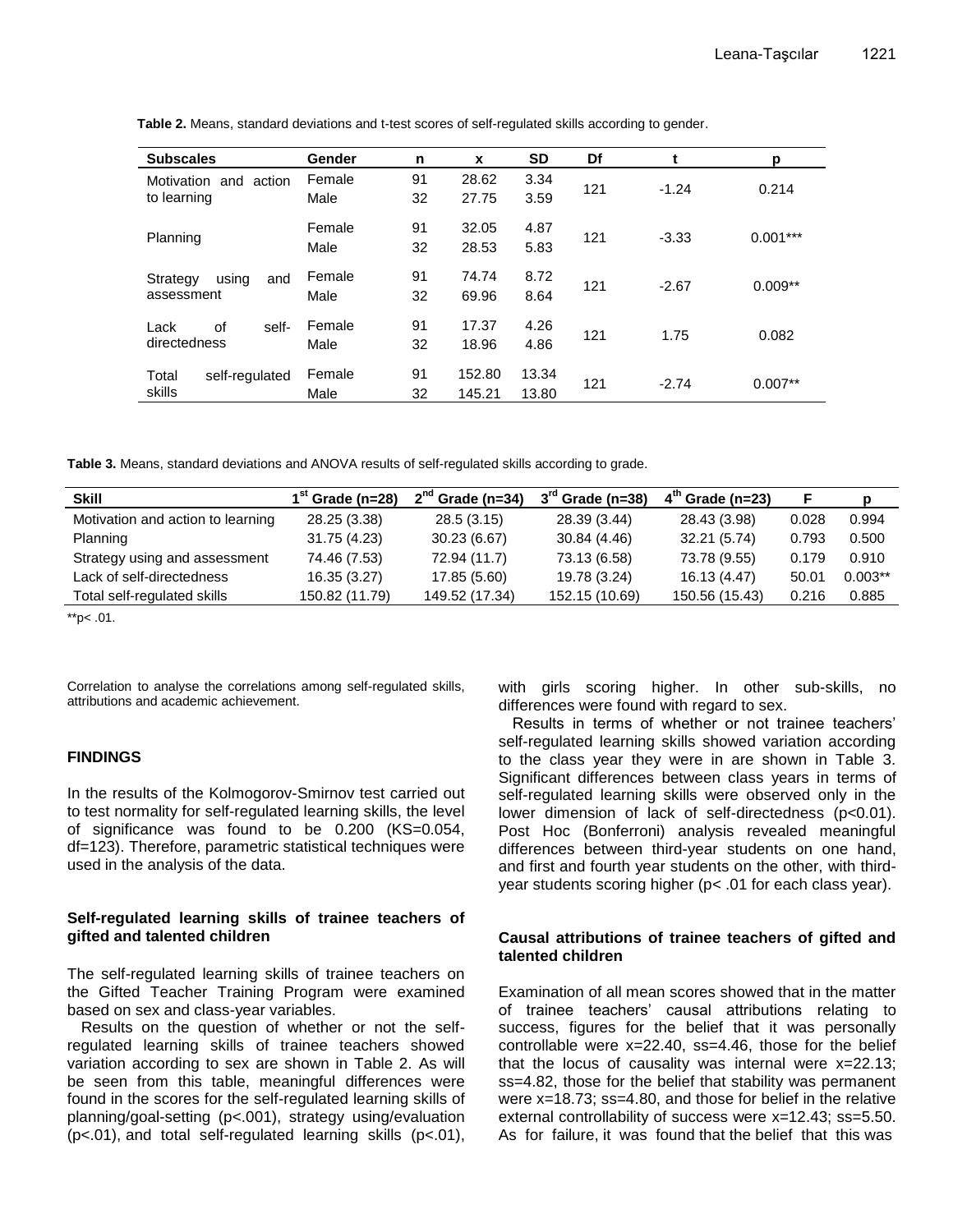| <b>Attribution</b>       | <b>Subscale</b>         | <b>Gender</b> | n  | X     | <b>SD</b> | Df  | t        | p     |
|--------------------------|-------------------------|---------------|----|-------|-----------|-----|----------|-------|
|                          |                         | Female        | 91 | 22.13 | 4.61      |     |          |       |
|                          | Locus of causality      | Male          | 31 | 22.16 | 5.47      | 120 | 0.029    | 0.977 |
|                          | <b>External Control</b> | Female        | 91 | 12.37 | 5.53      | 120 | 0.208    | 0.835 |
| Attributions<br>relating |                         | Male          | 31 | 12.61 | 5.49      |     |          |       |
| to success               |                         | Female        | 91 | 18.65 | 4.98      | 120 | 0.307    | 0.759 |
|                          | Stability               | Male          | 31 | 18.96 | 4.30      |     |          |       |
|                          |                         | Female        | 91 | 22.31 | 4.28      |     |          |       |
|                          | Personally controllable | Male          | 31 | 22.64 | 4.76      | 120 | 0.350    | 0.727 |
|                          |                         | Female        | 91 | 12.16 | 6.73      | 120 | 1.52     | 0.131 |
|                          | Locus of causality      | Male          | 31 | 14.38 | 7.77      |     |          |       |
|                          | <b>External Control</b> | Female        | 91 | 17.72 | 6.10      |     | $-0.680$ | 0.498 |
| Attributions<br>relating |                         | Male          | 31 | 16.83 | 6.63      | 120 |          |       |
| to failure               |                         | Female        | 91 | 13.52 | 6.19      |     |          |       |
|                          | Stability               | Male          | 31 | 12.51 | 6.40      | 120 | $-0.773$ | 0.441 |
|                          |                         | Female        | 91 | 13.32 | 6.95      |     |          |       |
|                          | Personally controllable | Male          | 31 | 13.67 | 7.30      | 120 | 0.242    | 0.809 |

**Table 4.** Means, standard deviations and t-test scores of attributions relating to success and failure according to gender.

subject to external control registered was x=17.49; ss= 6.22; the belief that it was relatively personally controllable was  $x=13.41$ ,  $ss= 7.01$ ; the belief that it was more impermanent was  $x=13.26$ ,  $ss= 6.24$ ), and the belief that the locus of causality was external factors was  $x=12.73$ ,  $ss= 7.05$ .

In addition, trainee teachers' causal attributions for success and failure were examined based on sex and class-year variables. As shown in Table 4, causal attributions for success or failure showed no significant differences from the sex variable.

When trainee teachers' causal attributions for success and failure were analyzed based on the class-year variable, a significant difference was observed only in the 'locus of causality' lower dimension in respect of causal attributions for failure. Advanced Post Hoc Bonferroni analysis revealed significant differences between the first and second years ( $p$ < .05), between the first and third years (p<0.01) and between the first and fourth years (p<0.05), with first-year students scoring highest (Table 5).

## **Relationships between the self-regulated learning skills, causal attributions and degrees of academic success exhibited by trainee teachers of gifted and talented children**

Table 6 shows the relationship between causal attributions relating to success and self-regulated learning skills on one hand, and academic success on the other; Table 7 shows the relationship between causal attributions relating to failure, on one hand, and selfregulated learning and academic success, on the other hand.

As can be understood from Table 6, a positive correlation was observed between self-regulated learning skills (planning/goal-setting, strategy using/evaluation, and scores for total self-regulated learning) and degree of academic success. No relationship was observed between the subscales of causal attribution relating to success and degree of academic success. However, a positive correlation was observed between the locus of causality subscale and the following: Motivation/action to learn; planning/goal-setting; strategy using/evaluation; and total self-regulated learning skills. Positive correlations were found between the 'stability' lower dimension of causal attributions relating to success and the lower dimensions of self-regulated skills, with the exception of lack of self-directedness (negative correlation). Also, significant positive correlations were found between personal control and motivation, and between strategy using/assessment and scores for total self-regulated learning skills.

When the relationship between self-regulated learning skills, causal attributions relating to failure and degree of academic success are examined (Table 7), it is seen that the correlations between the lower dimensions of causal attribution and self-regulated learning disappear. Just as in the case of causal attributions relating to success, no relationship was found between attributions relating to failure and degree of academic success.

## **Regression analysis**

In order to determine to what extent the causal attributions relating to success of trainee teachers of gifted and talented children predict their self-regulated learning skills (Table 8), and to what extent their self- regulated learning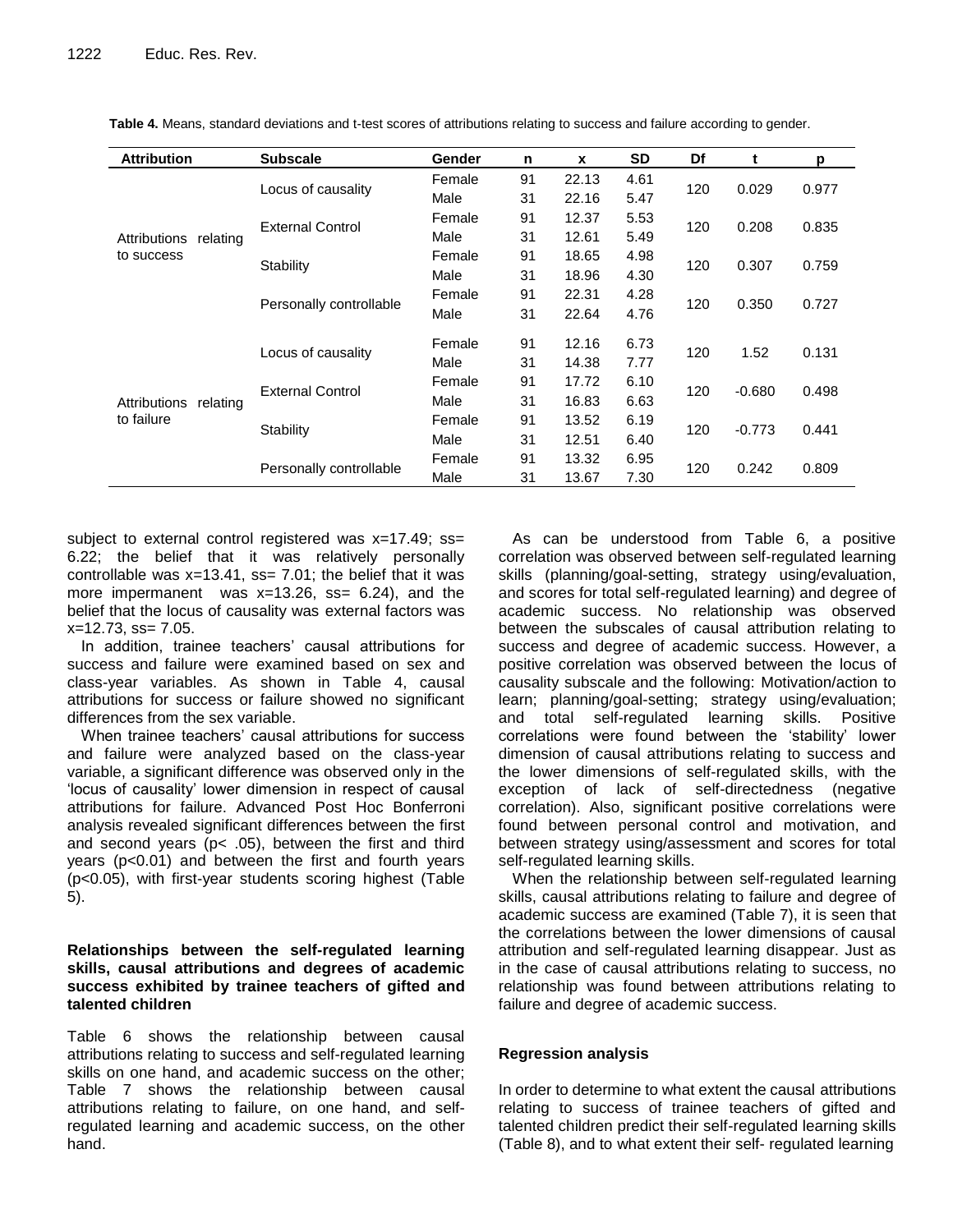| <b>Attribution</b>                      | <b>Subscale</b>         | 1st Grade<br>(n=28) | 2nd Grade<br>$(n=34)$ | 3rd Grade<br>$(n=38)$ | 4th Grade<br>(n=23) | F     | p         |
|-----------------------------------------|-------------------------|---------------------|-----------------------|-----------------------|---------------------|-------|-----------|
|                                         | Locus of causality      | 23.75 (3.27)        | 21.24 (4.98)          | 21.47 (5.23)          | 22.56 (5.20)        | 1.75  | 0.160     |
|                                         | <b>External Control</b> | 11.21 (4.80)        | 13.42 (6.91)          | 12.76 (5.42)          | 11.95 (3.93)        | .916  | 0.436     |
| <b>Attributions Relating to Success</b> | Stability               | 19.71 (4.66)        | 18.45 (5.22)          | 18.23 (3.91)          | 18.73 (4.80)        | .555  | 0.646     |
|                                         | Personally controllable | 23.64 (3.62)        | 22 (3.97)             | 21.76 (4.93)          | 22.52(5.15)         | 1.07  | 0.362     |
|                                         | Locus of causality      | 16.78 (7.43)        | 11.90 (5.98)          | 11.36 (6.34)          | 11.21 (7.60)        | 4.40  | $0.006**$ |
| Attributions Relating to Failure        | <b>External Control</b> | 15.67 (7.22)        | 18 (5.78)             | 17.73(6)              | 18.6(5.8)           | 1.13  | 0.339     |
|                                         | Stability               | 12.10 (6.41)        | 14.06 (6.53)          | 13.23 (6.39)          | 13.60 (6.24)        | 0.513 | 0.674     |
|                                         | Personally controllable | 14.60 (7.78)        | 13.59 (6.73)          | 13.34 (7.13)          | 11.82 (6.34)        | 0.665 | 0.575     |

**Table 5.** Means, standard deviations and ANOVA results of attributions relating to success and failure according to grade.

**Table 6.** Correlations for the self-regulated skills, attributions relating to success and academic achievement.

| S/N            | <b>Self-regulated skills</b>      |           | 3         | 4          | 5         | 6         |            | 8         | 9          | 10        |
|----------------|-----------------------------------|-----------|-----------|------------|-----------|-----------|------------|-----------|------------|-----------|
|                | Motivation and action to learning | $0.480**$ | $0.591**$ | $-0.297**$ | $0.719**$ | $0.250**$ | 0.004      | $0.255**$ | $0.251**$  | 0.147     |
| $\overline{2}$ | Planning                          |           | $0.660**$ | $-454**$   | $0.786**$ | $0.196*$  | $-0.085$   | $0.252**$ | 0.166      | $0.379**$ |
| 3              | Strategy using and assessment     |           |           | $-437**$   | $0.906**$ | $0.309**$ | $-0.141$   | $0.263**$ | $0.293**$  | $0.243*$  |
| 4              | Lack of self-directedness         |           |           |            | $-0.208*$ | $-0.129$  | 0.171      | $-0.200*$ | $-0.154$   | $-0.169$  |
| 5              | Total self-regulated skills       |           |           |            |           | $0.296**$ | $-0.068$   | $0.266**$ | $0.266**$  | $0.277**$ |
| 6              | Locus of causality                |           |           |            |           |           | $-0.472**$ | $0.424**$ | $0.773**$  | 0.037     |
|                | External control                  |           |           |            |           |           |            | $-0.079$  | $-0.452**$ | $-0.020$  |
| 8              | Stability                         |           |           |            |           |           |            |           | $0.383**$  | $-0.039$  |
| 9              | Personally controllable           |           |           |            |           |           |            |           |            | 0.053     |
| 10             | Academic achievement              |           |           |            |           |           |            |           |            |           |

\*p< 0.05; \*\*p< 0.01.

skills predict their degree of academic success (Table 9), regression analyses were carried out. As no correlation was found between causal attributions relating to failure and self-regulated learning skills on the one hand, and degree of academic success on the other, this analysis was not performed.

Similarly, causal attributions were not included in the analyses predicting degree of academic success because no correlation was found between causal attributions and degree of academic success.

As shown in Table 8, according to regression analyses carried out in order to determine to what

extent causal attributions predict self-regulated learning skills, stability predicts 6% of motivation/ action to learn and planning/goal-setting, and predicts 4% of the lack of self-directedness subscale; locus of causality predicts 9% of strategy using/evaluation, and 8% of total self-regulated learning skills. The results of the regression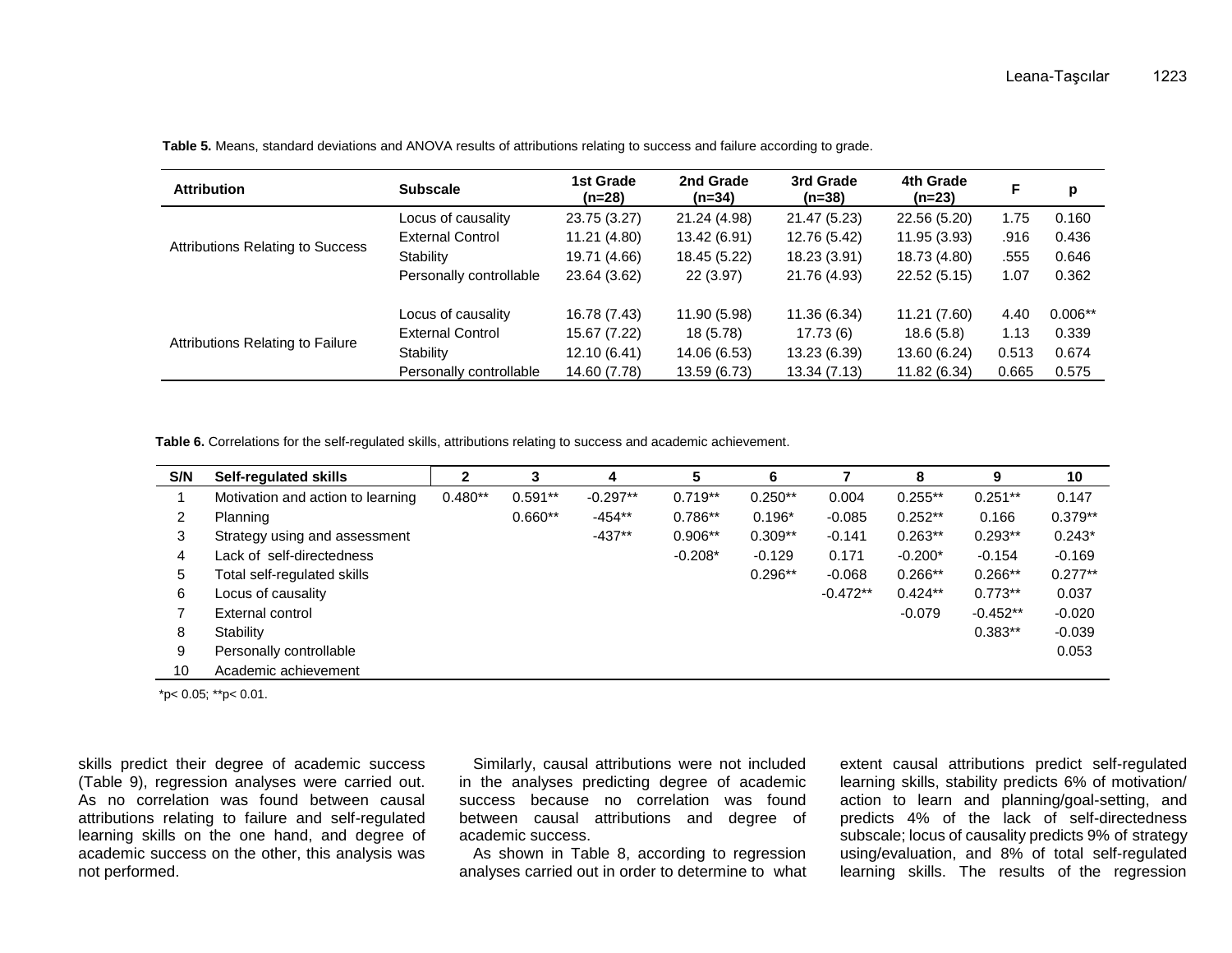**Table 7.** Correlations for the self-regulated skills, attributions relating to failure and academic achievement.

| S/N | <b>Self-regulated skills</b>      | 2         | 3         | 4          | 5         | 6        |            | 8        | 9          | 10        |
|-----|-----------------------------------|-----------|-----------|------------|-----------|----------|------------|----------|------------|-----------|
|     | Motivation and action to learning | $0.480**$ | $0.591**$ | $-0.297**$ | $0.719**$ | $-0.123$ | 0.101      | 0.078    | $-0.039$   | 0.147     |
| 2   | Planning                          |           | $0.660**$ | $-454**$   | $0.786**$ | $-0.003$ | 0.047      | 0.013    | 0.035      | $0.379**$ |
| 3   | Strategy using and assessment     |           |           | $-437**$   | $0.906**$ | $-0.004$ | 0.075      | $-0.033$ | 0.035      | $0.243*$  |
| 4   | Lack of self-directedness         |           |           |            | $-0.208*$ | 0.094    | $-0.055$   | $-0.005$ | $-0.033$   | $-0.169$  |
| 5   | Fotal self-regulated skills       |           |           |            |           | $-0.004$ | 0.074      | 0.001    | 0.016      | $0.277**$ |
| 6   | Locus of causality                |           |           |            |           |          | $-0.562**$ | $-0.057$ | $0.588**$  | $-0.054$  |
|     | External control                  |           |           |            |           |          |            | 0.133    | $-0.421**$ | 0.073     |
| 8   | Stability                         |           |           |            |           |          |            |          | $-0.270**$ | 0.014     |
| 9   | Personally controllable           |           |           |            |           |          |            |          |            | 0.041     |
| 10  | Academic achievement              |           |           |            |           |          | $-0.562**$ | $-0.057$ | 0.588**    | $-0.054$  |

\*p<.05; \*\*p<.01.

**Table 8.** Stepwise regression analysis of self-regulated skills on attribution.

|                  |      | <b>Motivation and action to</b><br>learning |       |       | <b>Planning</b>    |       |       | <b>Strategy using and</b><br>assessment |       |          | <b>Lack of self-directedness</b> |       | <b>Total self-regulated skills</b> |       |
|------------------|------|---------------------------------------------|-------|-------|--------------------|-------|-------|-----------------------------------------|-------|----------|----------------------------------|-------|------------------------------------|-------|
| <b>Model</b>     |      | 1 <sup>st</sup> Step                        |       |       | <sup>st</sup> Step |       |       | 1 <sup>st</sup> Step                    |       |          | 1 <sup>st</sup> Step             |       | 1 <sup>st</sup> Step               |       |
|                  |      |                                             |       |       |                    |       |       |                                         |       |          |                                  |       |                                    |       |
| <b>Stability</b> | 0182 | 2.88                                        | $***$ | 0.281 | 2.85               | $***$ | 0.573 | 3.55                                    | $***$ | $-0.186$ | $-2.23$                          | 0.849 | 3.39                               | $***$ |
| ΔR               |      | 0.065                                       |       |       | 0.064              |       |       | 0.095                                   |       |          | 0.040                            |       | 0.080                              |       |

\*p< 0.05; \*\*p< 0.01; \*\*\*p < 0.001.

|          |       | Academic achievement |       |
|----------|-------|----------------------|-------|
| Model    |       | 1 <sup>st</sup> Step |       |
|          | B     |                      |       |
| Planning | 0.182 | 4.08                 | $***$ |
| ΛR       |       | 0.135                |       |

**Table 9.** Stepwise regression analysis of self-regulated skills on academic achievement.

\*\*\*p < 0.001.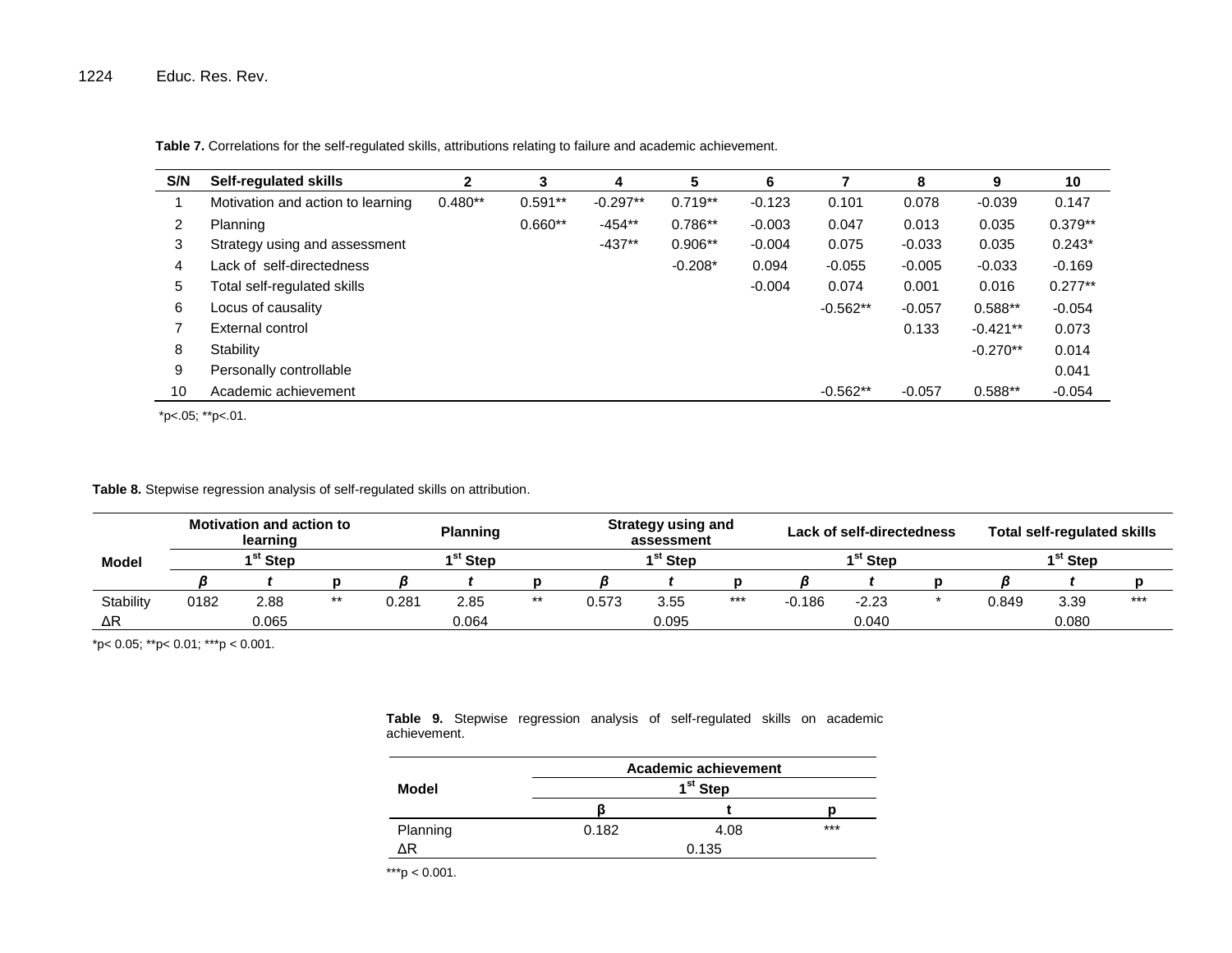performed in order to find out how far self-regulated learning skills dimensions predict academic success show that the planning/goal-setting subscale predicts 13% of academic success (Table 9).

## **DISCUSSION**

In the discussion of what standards teachers and trainee teachers of gifted and talented students should meet, standards (in terms of both knowledge and skills) **in** matters such as the creation of environments in which pupils can work independently, awareness of individual differences and the necessity to activate pupils' motivations were cited (Van Tassel-Baska and Johnsen, 2007). It is thought that in order for a teacher to come up to these standards, the basic requirement is that s/he should first possess these skills her/himself. It is within this context that in the current study, the self-regulated learning skills and causal attributions of individuals preparing to teach gifted and talented students are examined based on sex and class-level variables; the relationships between self-regulated learning skills, causal attributions and success are explored, and the question of to what extent self-regulated learning skills and causal attributions predict success is addressed.

When the self-regulated learning skills of trainee teachers were analyzed based on sex variable, significant findings showing higher scores for girls in the majority of sub-skills were obtained. The findings of the current study are in parallel with those of a number of other studies (Wolters, 1999; Zimmerman and Martinez-Pons, 1990). The findings of the research into university students' self-regulated learning skills carried out by Bidjerano (2005) show consistently higher, and significant, scores for girls in most of the subscales. It may be thought that this may be explained in terms of stereotyped views on how girls ought to behave in academic environments, where they are expected to be better-organized, better at planning, and able to make better use of a variety of strategies. In fact, in the studies carried out by Pajares and Valiante (2002), it is emphasized that the differences between the sexes seen in the academic environment are due not so much to these differences themselves, as to the expectations of society and to stereotyped attitudes, in the same way as girls are expected to be weaker than boys in subjects such as mathematics. Whatever the reason for the differences between the sexes in the matter of selfregulated learning skills may be, it is clear that male trainees preparing to be teachers of gifted and talented students need to develop these qualities in themselves. Thus, it is recommended that in future, male trainee teachers should undergo training designed to develop their self-regulated learning skills.

In the analysis of self-regulated learning skills based on the class-level variable, a significant difference was found only in the lack of self-directedness subscale with regard to third-year students, who scored higher. Lack of selfdirectedness indicates a focus on the environment, as well as the feeling of a need for direction, in the taking of decisions with regard to learning (for example, decisions as to what is to be studied, and how). Although the study did not produce any findings in this matter, students in the third class year of the Gifted Teacher Training Program during the 2014 to 2015 academic year were seen by the researcher to be more in communication with the teachers in their department, and more open to guidance with respect to their future, in comparison with students in the other class years. The level of awareness of this issue among first- and second-year students was usually not high; however, as the future was more clearcut for students in their fourth year, it is surmised that the difference observed in third-year students may be ascribed to a similar reason.

When the causal attributions for success and failure of trainee teachers of gifted students were examined, no difference was found with regard to sex. This finding parallels the results of the studies carried out by Koçyiğit (2011) and Can (2005). The findings of both studies and the current one may be said to have shown that sex does not affect causal attributions. In the comparison of class levels, differences were observed only in the locus of causality for causal attributions relating to failure, with first-year students recording higher scores. In the light of these findings, it was established that for first-year students just starting the program (in comparison with students in other class years), the locus of causality with regard to failure is more internal in nature, that is, when they experience failure, they find the cause in themselves rather than seeking it in external factors. As they move up the class levels, students tend to attribute failures more to external causes such as 'the teacher for the subject' or 'bad luck'. First-year students, who have recently been through the process of taking the university entrance examination, have had recent experience of the fact that in the struggle to get into university, the only variable is the degree of effort they themselves put forth. It is thought, however, that as time goes on there will be a greater tendency for them to attribute failures, in particular, to external factors.

In the matter of the relationships between selfregulated learning and causal attributions relating to success, we see a positive correlation between motivation, planning/goal-setting, strategy using / assessment and total self-regulated learning on the one hand, and locus of causality, stability and personal control on the other. This shows that in accordance with expectations, as the locus of causality becomes more and more internal, as personal control grows and as stability is perceived more and more as permanent, selfregulated learning skills (with the exception of lack of selfdirectedness) increase. The desired aim is to ensure that students in all groups are self-regulated, and that they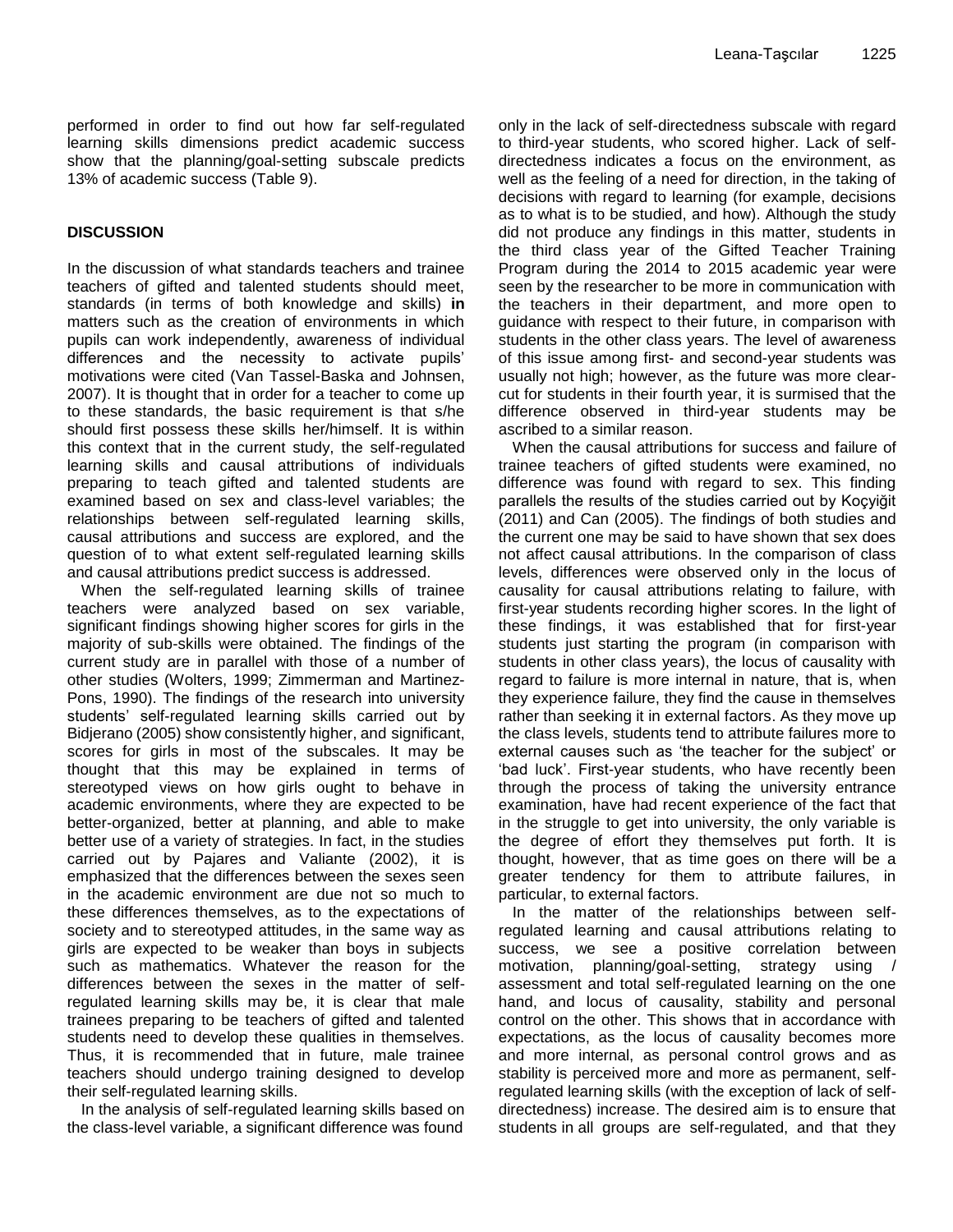possess internal motivation. In fact, the findings of a number of studies mention the effect that inner motivation has on success (Gottfried, 1983; Zimmerman and Martinez-Pons, 1988). Also, quite a large number of selfregulated learning models especially that of Zimmerman (2010), draw attention to the individual's inner processes. Although self-regulated learning develops for the most part from skills learned from external sources, it is a process that comes about within the individual. Thus, it is to be expected that individuals whose causal attributions are internal, who see themselves as the source of personal control and who are aware of the importance of stability, should possess a higher level of self-regulated learning skills. The point that needs to be emphasized here is the necessity for measures to be taken so that individuals who have negative causal attributions receive training in order to improve their self-regulated learning skills.

In search of determining to what extent causal attributions relating to success predict self-regulated learning skills, it is apparent that stability predicts the subscales of motivation/action to learn, planning/goalsetting, strategy using/assessment, and lack of selfdirectedness; locus of causality predicts strategy using/assessment and total self-regulated learning skills. Causal stability is related to whether or not an attributed cause is subject to change (Feshbach and Weiner, 1991). In this context, it may be said that stability in the matter of giving importance to external factors when decisions on motivation, planning and learning are taken is important from the point of view of the displaying of self-regulated learning skills. It may be thought that the more stable a person is, the better s/he will perform in these three lower dimensions. As Pintrich (2004) points out, one of the commonly-held assumptions on the subject of self-regulated learning skills is that students are in control of their own studies, and that they possess self-observation skills. The findings of the current study tend to support this assumption. When students are planning their own learning and are motivating themselves, etc., they have the potential to be stable. In the same way, to the extent that they find the locus of causality in themselves, they are also able to control their self-regulated learning. In this regard, the important thing is that trainee teachers should be provided with training designed to show them that they possess this potential. Only in this way might it be possible for them to pass these skills on to their own pupils in the future.

Zimmerman and Schunk (1989) were among the first who studied the relationship between self-regulated learning and academic success. The current study, paralleling the findings of various different studies based on different populations (Garrido-Vargas, 2012), has also identified a positive correlation between self-regulated learning components and academic success. However, the current study shows that only the planning/goal-setting dimension predicts success. In fact, the finding of the study carried out by Turan and Demirel (2010) is that the

group that had significantly higher academic achievement also had higher scores in the planning/goal-setting subscale than other groups. This finding underlines once again the importance of planning and goal-setting for success (Pintrich, 2000).

Finally, some limitations with regard to the study need to be touched on. The fact that pen-and-paper tests were used may be thought of as a limitation. However, this is only one of the limitations that social sciences inevitably bring with them. In addition, the fact that students' levels of academic success were calculated according to the GPA scores obtained may be seen as another limiting factor. Lastly, the study was limited to students attending to the gifted teacher training program at only one university. One of the most important reasons for this was that at other universities in our country, this undergraduate program has not yet produced any graduates.

## **Conclusion**

In view of the findings of the current study, it is considered of great importance that individuals training to be teachers of gifted and talented children should have their causal attributions, and especially their self-regulated learning skills improved and developed. In this regard, it is recommended that future studies should include experimental work, and that training programs designed to develop these skills in trainee teachers should be prepared and carried out. In conclusion such training programs could help teachers of gifted and talented children to achieve the necessary standards, and that as a result these teachers could be able to educate students with special needs of this kind in a more effective way, and indeed, the studies carried out by Hansen and Feldhusen (1994) lend support to this belief.

## **Conflict of Interests**

The author has not declared any conflicts of interests.

#### **REFERENCES**

- Bettman JR, Wieitz BA (1983). Attributions in the board room: causal reasoning in corporate annual reports. Administrative Sci. Q. 28(2):165-183.
- Bidjerano T (2005). Gender differences in self-regulated learning. Paper presented at the 36th Annual meeting of the Northeastern Educational Research Association, Kerhonkson, NY.
- Blefare, Michael A (1994). An Examination of Weiner's Attribution of Emotions and Avhievement Motivation in A Classroom Context, Thesis (M.A. (Ed.)), Simon Fraser University.
- Boekaerts M, Zeidner M, Printich PR (2000). Handbook of selfregulated learning. Oxford, UK: Academic Press.
- Buchanan GM, Seligman ME (1995). Explanatory style. Hillside, NJ: Erlbaum.
- Can B (2005). An analysis of elementary school teachers' causal attributions related to self-identified success and failure. (MA), Boğaziçi, İstanbul.